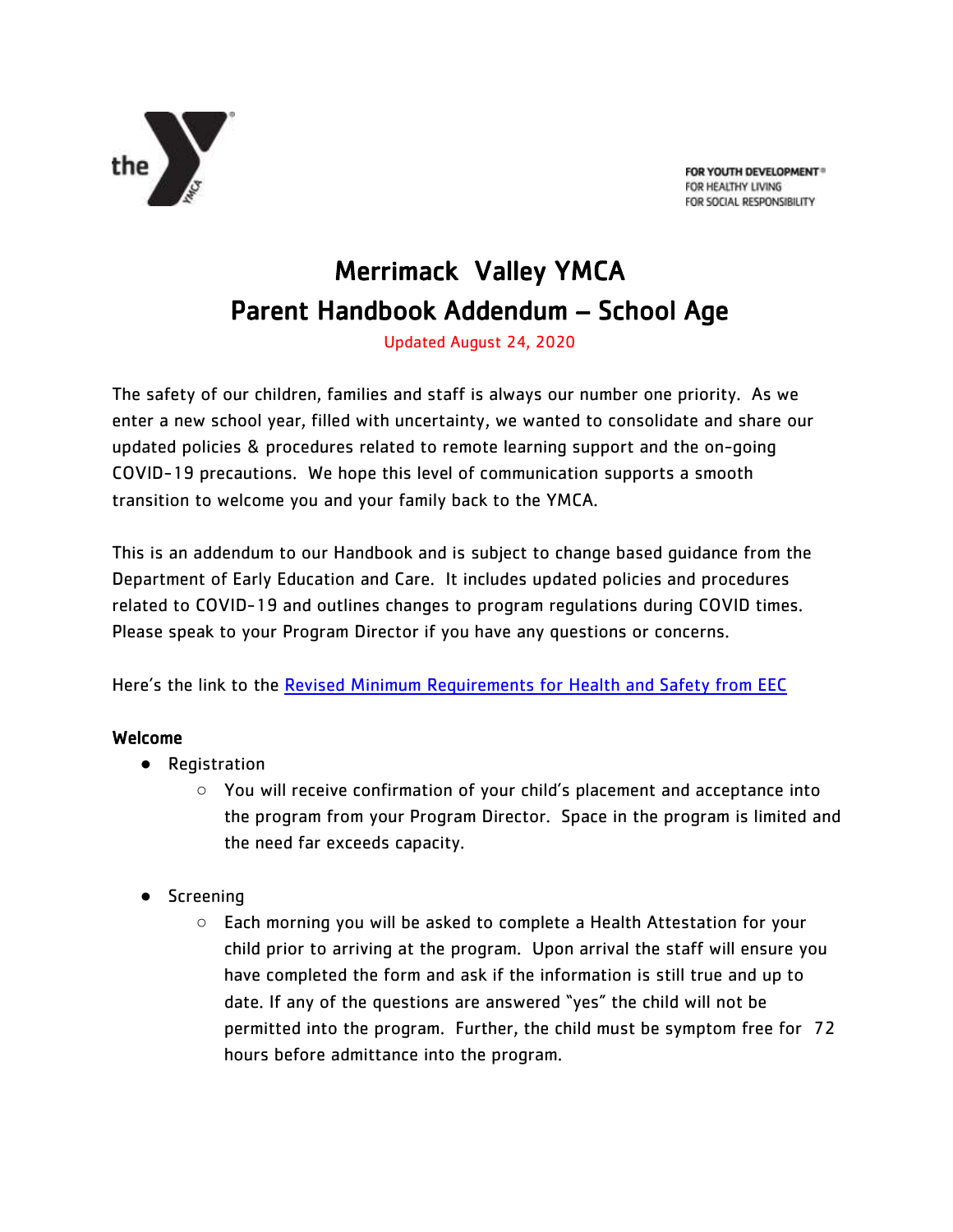Health attestations will ask for Signs and Symptoms of COVID-19.

- The following symptoms, if observed in a child or staff member are cause for immediate isolation and exclusion from child care:
	- Fever (100.0℉ and higher), feverish, had chills
	- Cough
	- Sore throat
	- Difficulty breathing
	- Gastrointestinal distress (Nausea, vomiting, or diarrhea)
	- New loss of taste or smell
	- New muscle aches
- The following symptoms, if observed in combination with symptoms from above list, are cause for immediate isolation and exclusion from child care:
	- Fatigue
	- Headache
	- Runny nose or congestion
	- Any other signs of illness
- Parents who decline to complete the screening will not be permitted to drop off their child.
- Staff will also be required to complete the attestation and screening each day before their shift begins.
- Drop off procedures
	- For the initial weeks of the program drop-off will be contact-less and outside; we will assign you a window of time you can arrive to drop-off. As time progresses this may change and we'll keep you informed of any changes.
	- Upon arrival to the room, your child's belongings will be stored in an individual cubby/locker/bin/crate and they will wash their hands before starting their remote school day.
	- Face masks must be worn by the drop off parent/guardian, the staff and the child.
- Pick up procedures
	- $\circ$  For the initial start of the program pick-up will be contact-less and outside; we will assign you a window of time you can arrive to pick-up. As time progresses this may change and we'll keep you informed of any changes.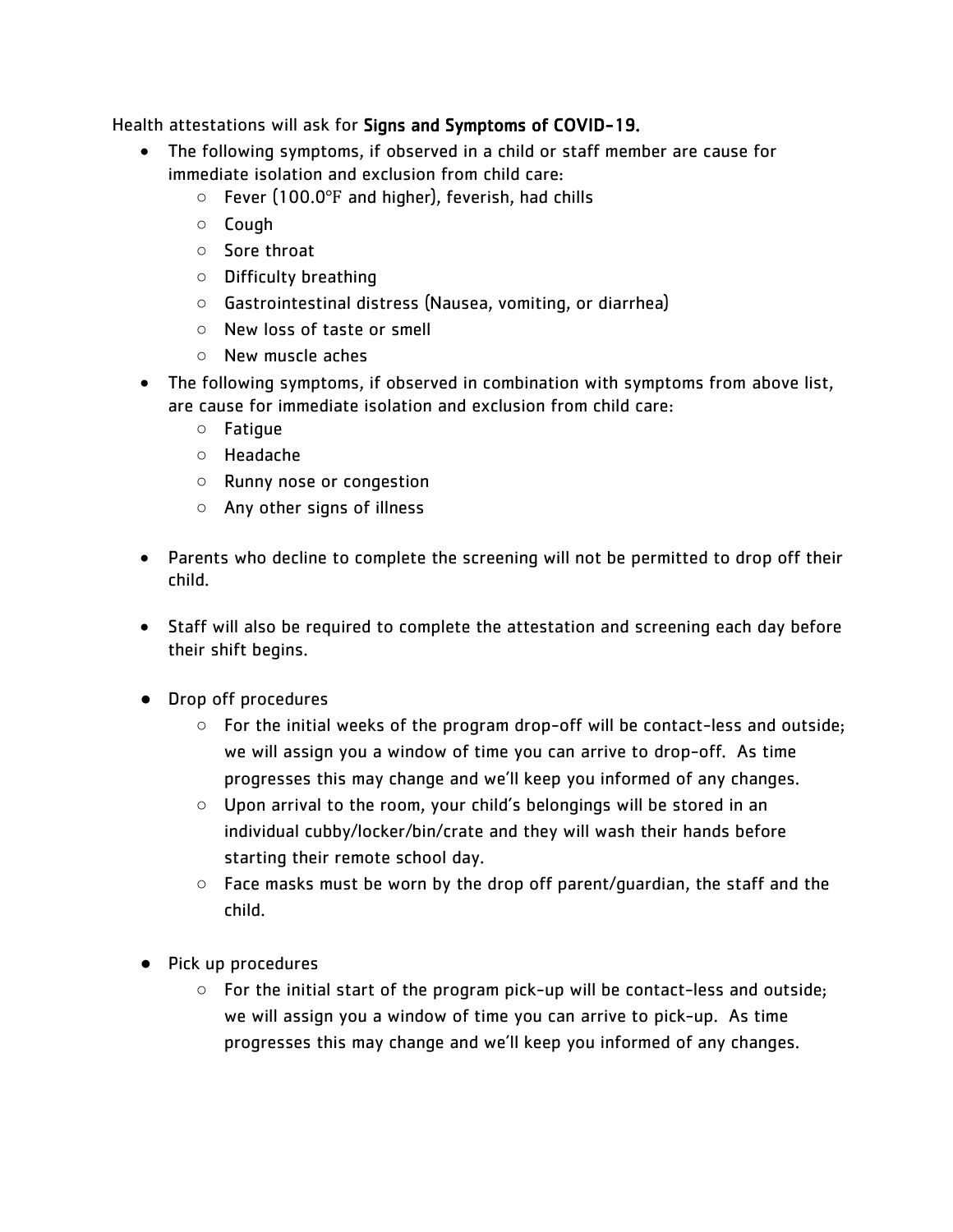$\circ$  Each afternoon when you arrive at the designated pick up location, staff will have gathered your child's belongings and escorted your child from the Program to you.

## Remote Learning

- Classroom Spaces
	- Your child should arrive to the Program with their school supplies, including school-assigned Chrome Book or iPad, headphones, and other necessary items.
	- Our spaces are designed to comply with state and local guidelines for health & safety; and everyone will wear masks in situations where they cannot maintain physical distance.
	- Cohorts of children will be grouped in quiet rooms for study and remote learning with Wi-Fi to support video chats, streaming media and other online school requirements.
	- There will be limited access to electrical outlets, please ensure your child's electronic devices are charged overnight for each program day.
	- YMCA staff's responsibility is to help your child stay actively engaged in the learning environment and content and support them with their assignments.
	- Your child's responsibility is to stay on track with assignment completion and deadlines.
	- Staff are not responsible for your child's grading. It is the responsibility of child and family to ensure successful completion of school work.
	- Internet Etiquette: children are expected to abide by the generally accepted rules of network etiquette. These include, but are not limited to:
		- Avoid offensive or inflammatory speech
		- Be courteous and polite
		- Profanity or obscenities are not permitted at any time
		- Do not use the network in any way to disrupt the work of others
		- All communications and information accessible via the network should be assumed to be private property
	- Many children will adapt to this new learning environment reasonably well, however some may feel isolated, anxious or distressed. You can:
		- Maintain normal routines at home
		- Plan and encourage regular off-screen time at home
		- Encourage your child to remain physically active
		- `Check in' with your child regularly
		- Help your child manage their worries and emotions associated with these challenging times
		- Share your concerns with Y staff who can provide additional resources
- Individual Education Plans

At this time there are limited in-person services available for children. Telehealth and virtual visits for specialized services for children are still preferable in order to keep the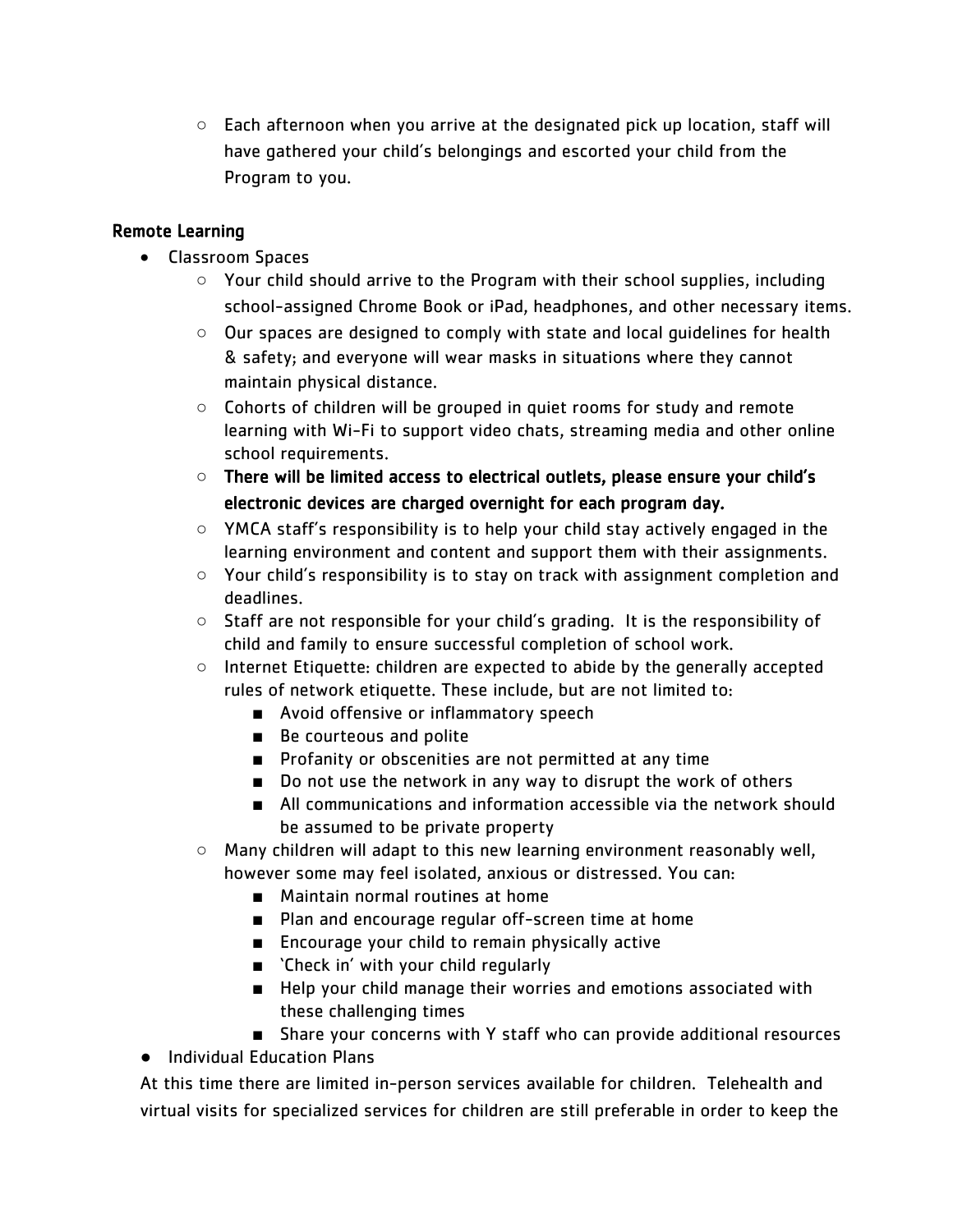child care program virus free. We recognize however, that there are some services that are not possible to provide via telehealth, that cannot be provided at any other time of the day, or that the telehealth or a virtual model is not developmentally appropriate for the child. In these cases, service providers are allowed to provide in-person services on a limited basis provided that they complete a health screen, wear appropriate PPE, and do not mix with discrete groups of children.

- Personal belongings
	- Your child's personal belongings should be limited and they must be secured in a zippered backpack or tote.
	- $\circ$  The YMCA is not responsible or liable for lost or damaged belongings.
	- Please remember to send your child with a re-fillable water bottle and in comfortable clothing.
	- $\circ$  No personal belonging can be left/stored in the program spaces overnight.
- Personal Protective Equipment (PPE)
	- The Department of Early Education and Care requires staff to wear masks at all times while in the program.
	- When 6 feet of distance is not possible, face mask use requirements for children is as follows:
		- Children age 7 and older must wear a face mask.
		- Children age 2-6 who can safely and appropriately wear, remove, and handle face masks must be encouraged to wear face masks and must be supervised at all times while wearing a face mask.
	- $\circ$  Parents are required to provide masks for their child every day and a back-up mask should be stored in a plastic bag in their backpack as back-up. Masks should be clearly marked with your child's name.
	- $\circ$  Masks must be worn by the parent/quardian dropping off and picking up.
	- Hand washing is required before and after all transitions, trips to the bathroom, meals and other all other activities.
	- We will have hand sanitizer and readily available in all spaces.
- Operating hours
	- The Program's operating hours will be 7:30 am -5:00 pm with scheduling to support staggered drop offs and pick-ups. Families may opt for a 7:30-4:00 or a 8:00-5:00 schedule. As the school district's school-day learning plans change we will reevaluate our hours and schedules.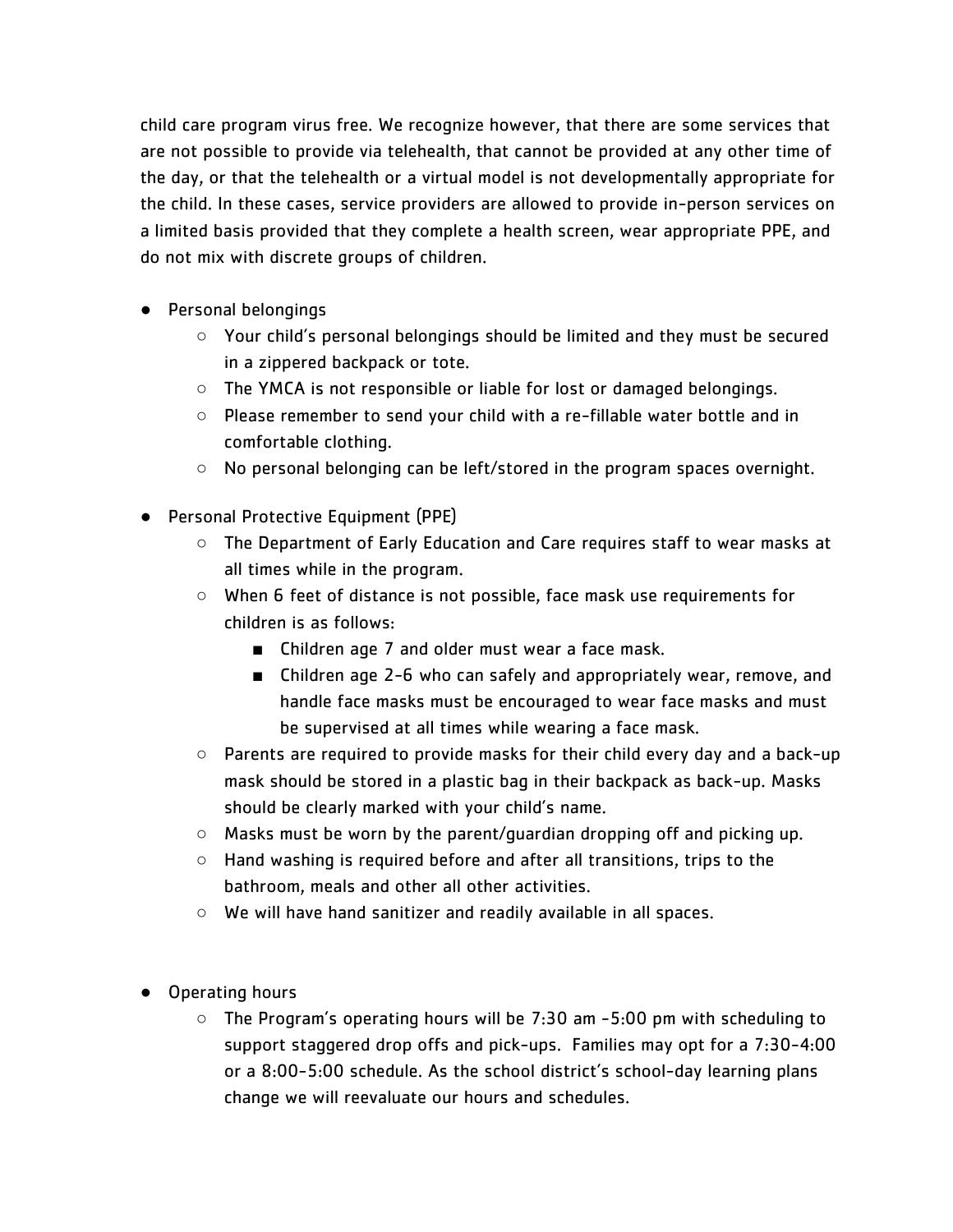- $\circ$  The program day will be structured for your child to participate in their remote learning and schoolwork during the first part of the day; and then creative enrichment and physical activities for the remainder of the day.
- Communication
	- During this health-crisis it is imperative that YMCA staff are able to reach you or another authorized contact, quickly, in an emergency. Please ensure we have multiple means of contact and they are always up-to-date.
	- You are required to provide us with all your child's remote learning information and continue to update us as changes occur. This includes but is not limited to: log-in information to school learning platforms, websites, and passwords.
	- $\circ$  We will provide you with a daily accounting of your child's "time on learning."
	- $\circ$  Because drop-off and pick-up will be contact-less and on a tight schedule, it will not allow for the typical parent/staff communication. Program Directors and Lead staff will be available by phone throughout the program day and can also schedule virtual meetings if necessary.

COVID-19 is having an unprecedented effect on children and families across the City and Commonwealth. We know children are managing more stress, less social connection and new ways of learning in a virtual environment. As we work through what our new normal will look like, we are here to support you and your family as they transition "back to school." Here are a few resources for you:

- [Tips and Activities for Children](https://eeclead.force.com/apex/EEC_ChildcareEmergencyTipsActivities)
- Family [Resources](https://www.nasponline.org/resources-and-publications/resources-and-podcasts/covid-19-resource-center/family-and-educator-resources)
- [How to Talk to Your Child about a Scary Event](https://www.nasponline.org/resources-and-publications/resources-and-podcasts/covid-19-resource-center/family-and-educator-resources)
- Physical activity
	- Physical activity is an integral part of your child's healthy growth & development. Each classroom will have scheduled time for "recess" during the learning portion of the day and opportunities to participate in physical activity in the afternoon.
- Swimming ( Andover/North Andover and Lawrence YMCA locations only)
	- Each cohort of children will have scheduled swim time each week during afternoon activities. Please remember to send your child with their bathing suit and towel on swim days.
	- $\circ$  High touch spaces in the pool and locker rooms will be cleaned and sanitized between swim groups.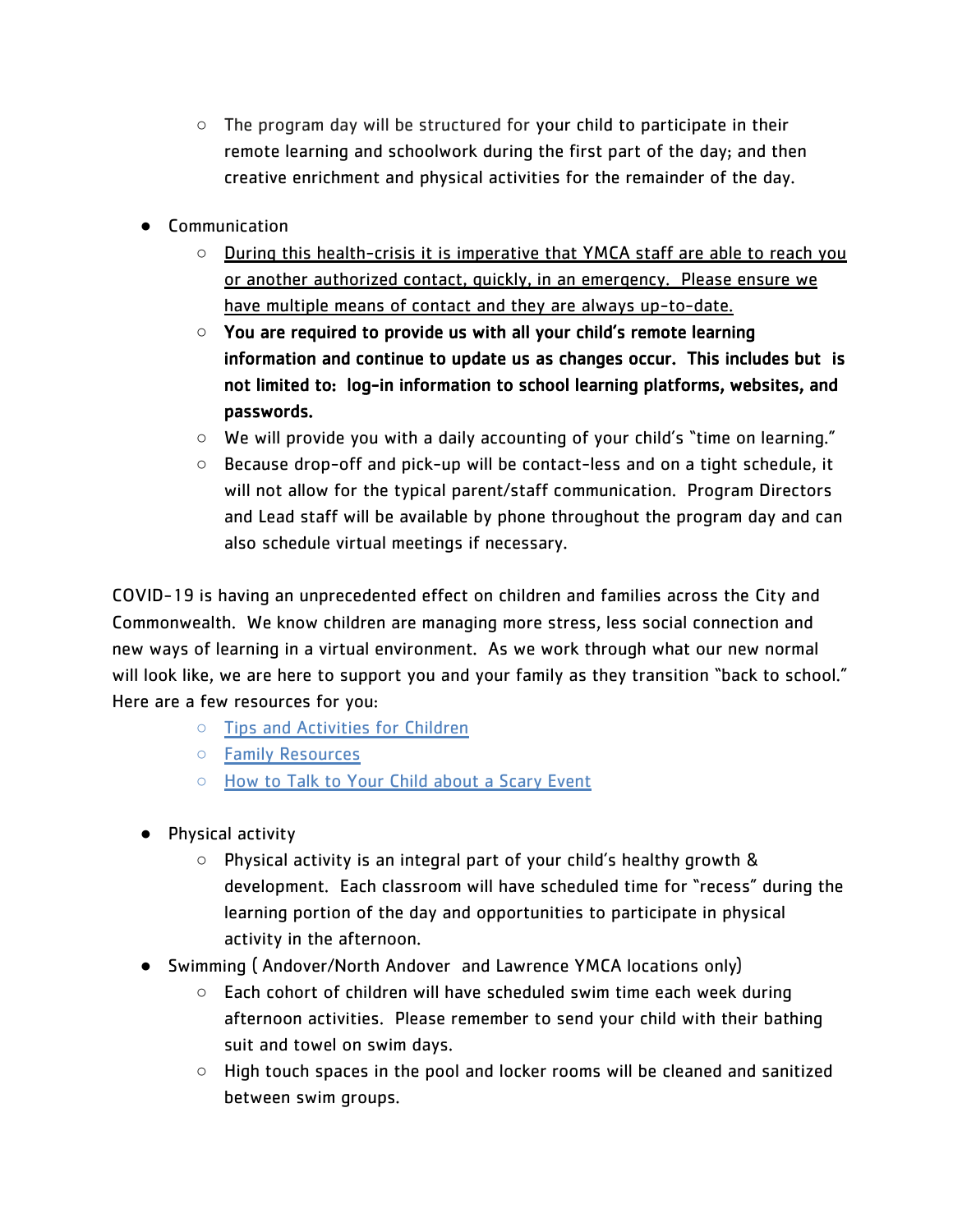- We will maintain all bather-load ratios as defined by state guidelines.
- We will provide Coast Guard Approved PFDs for your child (and clean and sanitize them between uses per state guidelines).
- Hand washing. Children and staff will wash their hands with soap and water for at least 20 seconds and dry with a paper towel in the following scenarios/instances:
	- Upon entry into the program space
	- When coming into the classroom from outside
	- Before and after eating
	- After sneezing, coughing or nose blowing
	- After bathroom use
	- Before handling food
	- After touching or cleaning surfaces that may be contaminated
	- After using any shared equipment
	- Staff specific: after assisting children with handwashing
	- Staff specific: before and after administering medication
	- Staff specific: Between changes of gloves
- Cleaning procedures

Staff shall ensure all equipment is properly sanitized or disinfected to prevent the spread of infection. The goal of safe cleaning is effective germ control using the safest amount of cleaning, sanitizing or disinfecting product.

- The sanitizing and disinfecting solutions used in our Program is either a bleach solution prepared by the program daily or a commercial product registered by the Environmental Protection Agency (EPA) and Manufacturer's instructions are followed.
- The Program will intensify our routine cleaning, sanitizing/disinfecting practices, paying extra attention to frequently touched objects and surfaces, including door knobs, bathrooms and sinks, tables, and banisters.
- $\circ$  The Program will clean and disinfect toys and activity items used by children.
- Our classrooms will be misted nightly.

#### Illness Policies and Isolation Procedures

● Staff will actively monitor children throughout the day for symptoms. Children who appear ill or are exhibiting signs of illness must be separated from the group and isolated until picked up by a parent. A staff person will use a non-contact thermometer if a child is suspected of having a fever.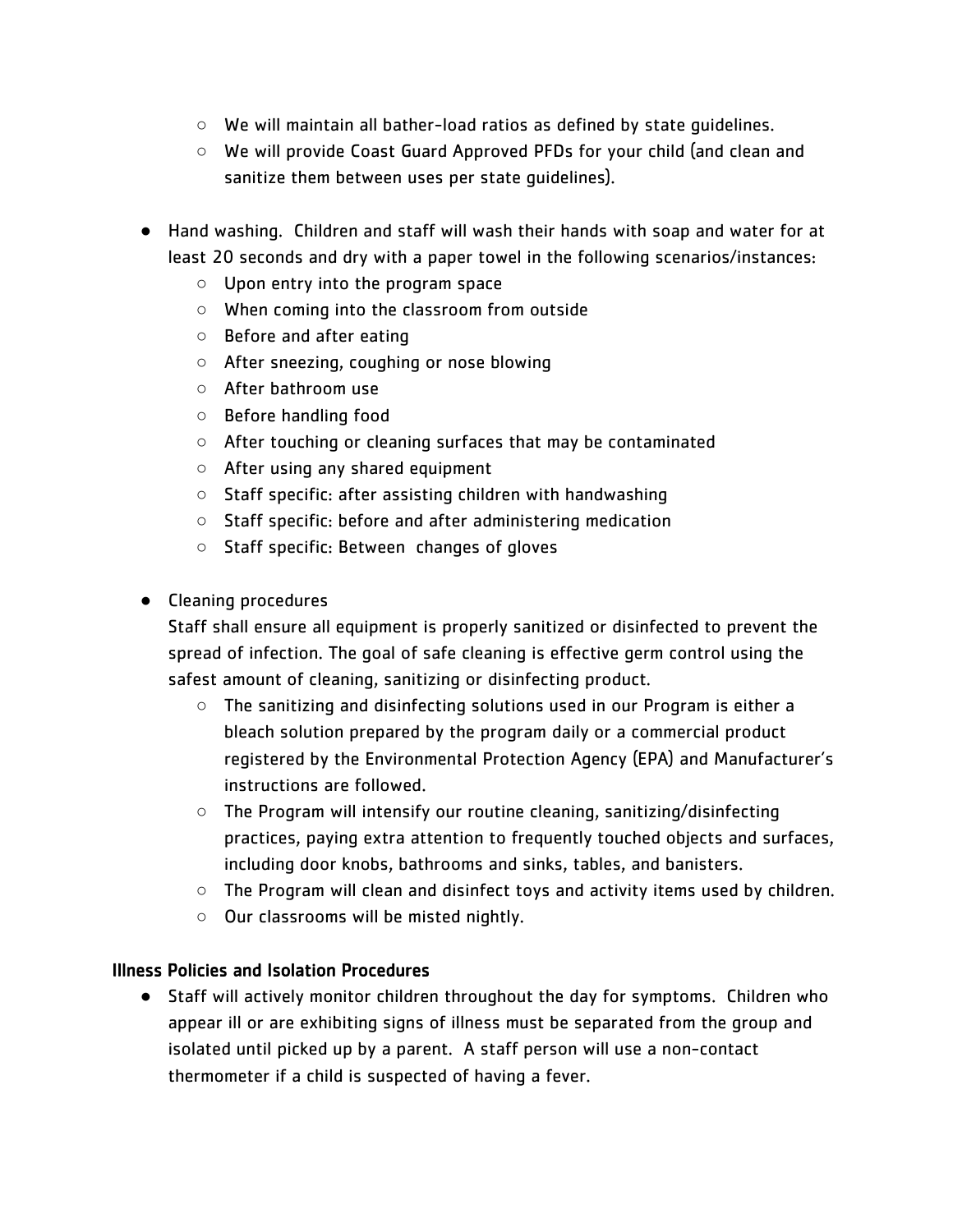- $\circ$  If a child appears to have severe symptoms, we will call 911 immediately then call a parent/guardian
- The isolated child will be made comfortable and properly supervised by staff (wearing PPE) until pick up.

Children will not be allowed to return to the Program until they are symptom-free for 72 hours.

- COVID-19 Exposure of staff or children
	- If a child or staff is exposed to COVID-19 regardless of symptoms, the child or staff must remain home for 14 days.
	- The Program will notify the Department of Education and Care and connect with the Department of Public Health and the local board of health for guidance on quarantine for other children and staff as well as additional information regarding the continuation or potential temporary suspension of child care services.
	- If a child or staff's household member tests positive for COVID-19, the child or staff must self-quarantine for 14 days from the last time they could have been exposed.
- In the event we are informed of a COVID-19 positive individual in our program, or a COVID-19 positive individual shares a home with an individual in the program we will:
	- REPORT the positive case to the Department of Public Health using the COVID-19 Positive Reporting Form from the Department of Early Education and Care
	- **CONNECT** with an Epidemiologist from the Department of Public Health to discuss next steps.
	- IMPLEMENT our communication plan
		- The Program Director will notify the Executive Director of Child Care Services.
		- The Program Director and or Executive Director of Child Care Services will notify
		- Executive Director of Child Care Services will notify the COO.

Individual Health Care Plans

- Program Directors will meet with the families of children who have IHCP's to discuss their individual needs and how COVID-19 may impact their child's health and treatment.
- Meeting with include: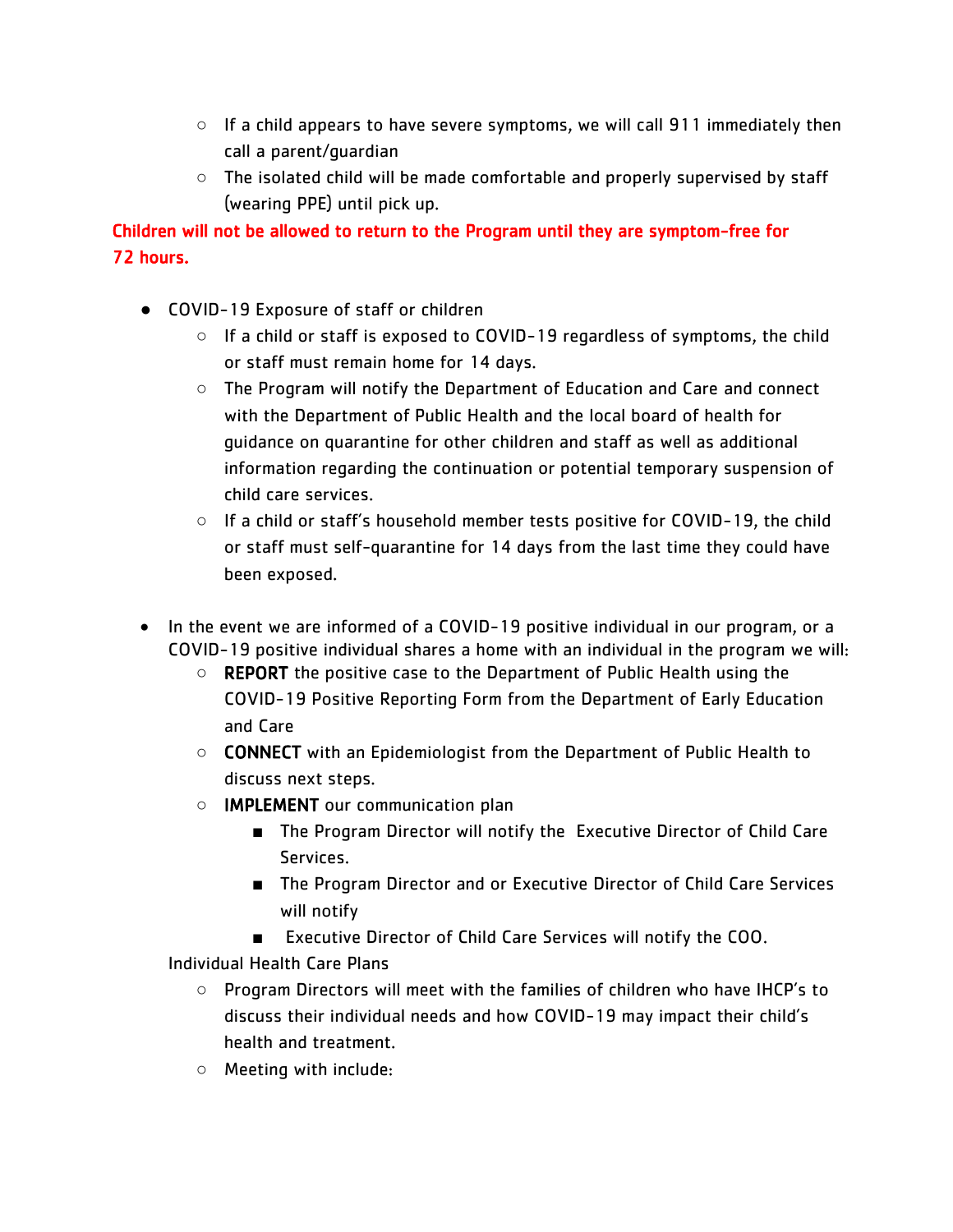- Parents/quardians will be encouraged to speak to their child's health care provider to ensure group child care is a safe environment for their child's condition and discuss alternative treatments to nebulizers
- Families will be informed that nebulizers are permitted, with restrictions, in the Program due to the increased risk of the virus being aerosolized.
- Staff will review each child's IHCP for updated information and be trained according to the plan

#### Tuition

 Current tuition policies including policies on vacation and absences will remain in effect.

### **Travel**

- If children or staff travel anywhere by plane they must wait 14 days before returning to the program.
- If children or staff travel to any state other than CO, CT, DE, ME, NH, NJ, NY, PA, WV, or VT they must wait 14 days before returning to the program.

#### Meals

- The YMCA will provide morning snack, lunch and a supper each day. ( Lawrence and Methuen )
- Andover/North Andover and Boxford locations, the YMCA will provide morning and afternoon snack, parents/guardians will provide lunch.

## Parent Visits

 Non-Essential Visitors are not allowed in the Program at this time, therefore the open door policy is not applicable and parents cannot drop in to the program. Program staff will be available for virtual conferences with parents at your request.

## COVID Testing:

If by federal, state or local regulation, edict, order, or related authority, a child in my/our care is required or recommendedto be tested for COVID-19 and/or is required or instructed to isolate or quarantine due to reasons related to COVID-19, the child will not be allowed to return to the YMCA until such time as a test result of a negative finding is provided to the YMCA or the isolation or quarantine period has elapsed (or both, where applicable). Individualized instructions to isolate or quarantine are issued by medical providers and/or local or state officials and I/we,